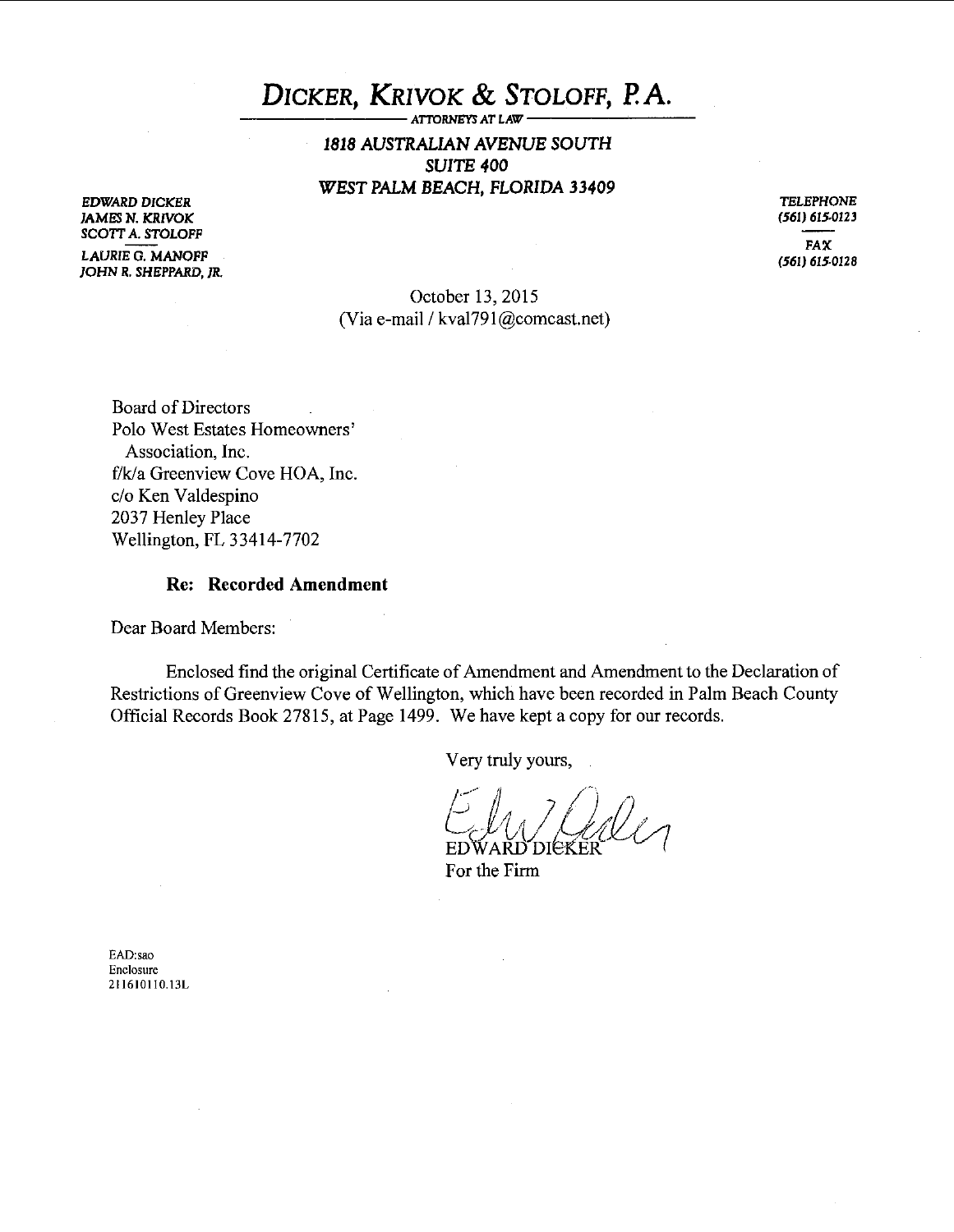

CFN 20150349701 OR BK 27815 PG 1499 RECORDED 09/23/2015 08:06:43 Palm Beach County, Florida Sharon R. Bock, CLERK & COMPTROLLER Pgs  $1499 - 1503$ ;  $(5pgs)$ 

WILL CALL BOX 165 This instrument prepared by: Edward Dicker, Esquire DICKER, KRIVOK & STOLOFF, P.A. 1818 Australian Avenue So., Suite 400 West Palm Beach, Florida 33409 (561) 615-0123

 $\sim$ 

### CERTIFICATE OF AMENDMENT TO THE DECLARATION OF RESTRICTIONS OF· GREENVIEW COVE OF WELLINGTON - P.U.D.

I HEREBY CERTIFY that the Amendment attached as Exhibit "l" to this Certificate was duly adopted as an Amendment to the Declaration of Restrictions of Greenview Cove of Wellington - P.U.D. The original Declaration of Restrictions is recorded in Official Records Book 4199, Page 1933, of the Public Records of Palm Beach County, Florida.

DATED this  $\frac{\partial^{m}}{\partial x^{m}}$  day of  $\frac{\partial e_{\rho}+e_{m}}{\partial y^{m}}$  *e*  $\gamma$ , 2015. GREENVIEW COVE HOMEOWNERS **ASSOCIATION, INC.** By: Bennett EVall Witnes Attest: Secretar

(SEAL)

STATE OF FLORIDA ) COUNTY OF PALM BEACH)

BEFORE ME personally appeared  $\&$  enought  $\&$  valdes  $p, n \circ$ , the President, and  $\frac{A_{n_{\text{A}}\text{el}\alpha} \perp a_{\text{C}}}{\text{el}\square}$ , Secretary, of Greenview Cove Homeowners Association, Inc., who produced and  $\overline{F}$   $\overline{D}$  as identification or who are personally known to me as identification or who are personally known to me to be the individuals who executed the foregoing instrument and acknowledged to and before me that they executed such instrument as President and Secretary of Greenview Cove Homeowners Association, Inc. with due and regular corporate authority, and that said instrument is the free act and deed of the Association.

day of <u>September</u> WITNESS my hand and official seal  $.2015.$ otary Public, State of Florida at Large Comm. Expires<sup>\*</sup> My Comm. Expires:  $N_{\text{BV}}$  Commission Expires:  $N_{\text{BV}}$ . 13, 2017 No. FF (ŜEAL) ∩⊧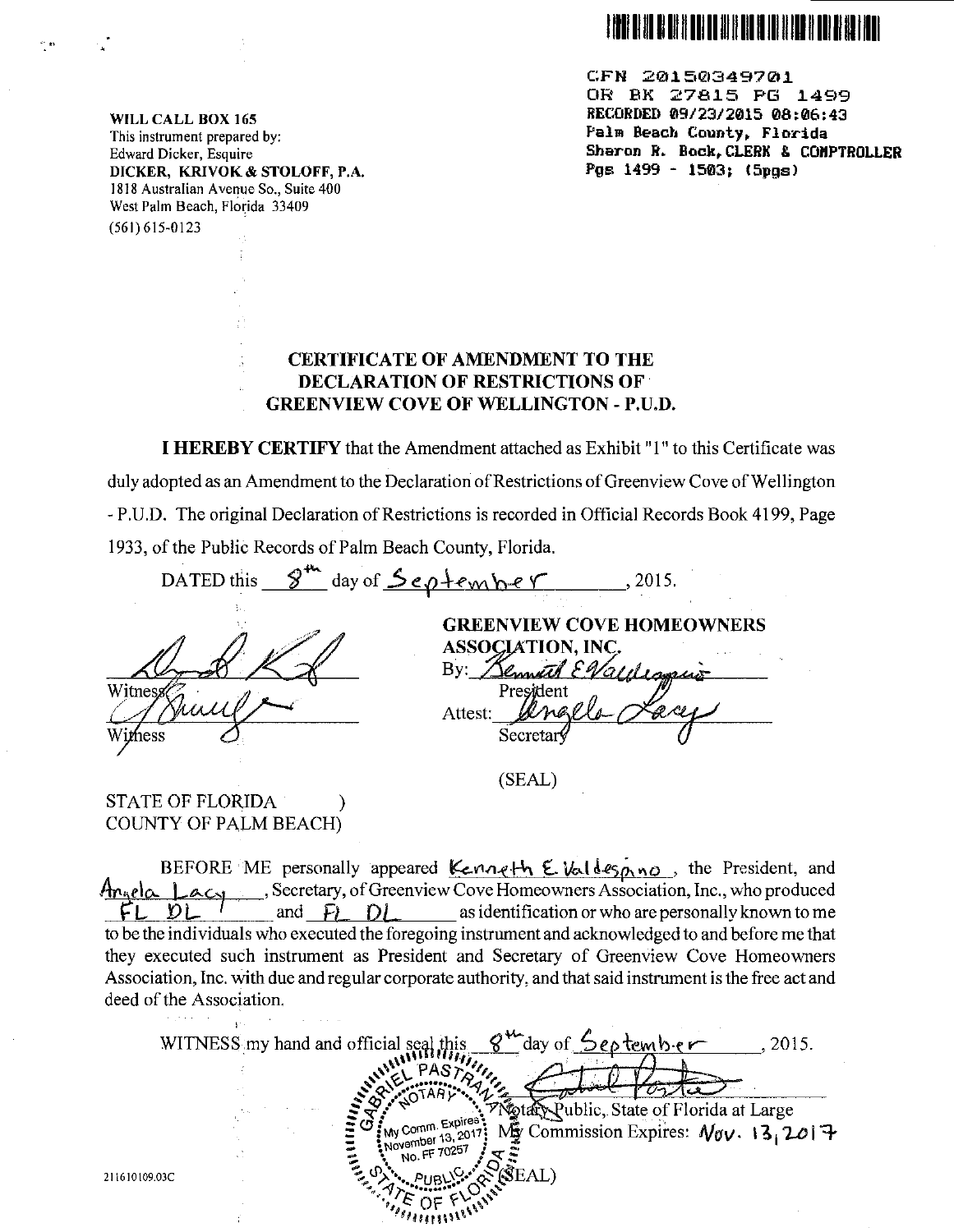# Amendment to The

# Declaration of Restrictions

The original Declaration of Restrictions of Greenview Cove of Wellington-P.U.D' is recorded in Official Records Book 4199 at page 1933 of the Public Records of Palm Beach County, Florida

As used herein, words underlined are added and words hyphened through are deleted.

,.

s,

ys<br>1

Ů.

A new Article XVI shall be added to the aforesaid Declaration of Restrictions which shall read as follows:

Lease Approval Process: Leasing of Residence. Notwithstanding anvthing to the contrary contained in this or any other document governing Polo West Estates. the association. through the Board of Directors shall approve all leases, as set forth herein. The following provisions govern the lease process:

- (A) Any owner intending to lease their property shall be required to give notice to the Association by submitting the following information to the Polo West Estates Homeowners Association (hereafter PWEHOA):
	- a. The name and address of the proposed lessee and such other information concerning the proposed lessee as the association may reasonably require;
	- b. An.executed copy of the proposed lease. The lease shall state (or be deemed to state) that lease is subject to the PWEHOA Declaration, Articles of Incorporation, By-Laws and Rules and Regulations, as promulgated from time to time.
	- c. A properly executed rental application for review and approval by the PWEHOA (provided by the Association). The Board may also require a personal interview with the prospective lessee and occupants as a further condition to approve.
	- d. All documents are to be submitted not less than thirty (30) days, nor more than six'ty days (60) prior to the date the lease term shall commence.
	- e. In the event that an existing lease is being renewed or extended, a copy of the renewal or extension lease must also be provided to Polo West Homeowners Association not less than thirty (30) Days, nor more than sixty (60) days prior to the· end of the original lease term, and any other documentation required by the' Board, in order to request approval for the lease renewal.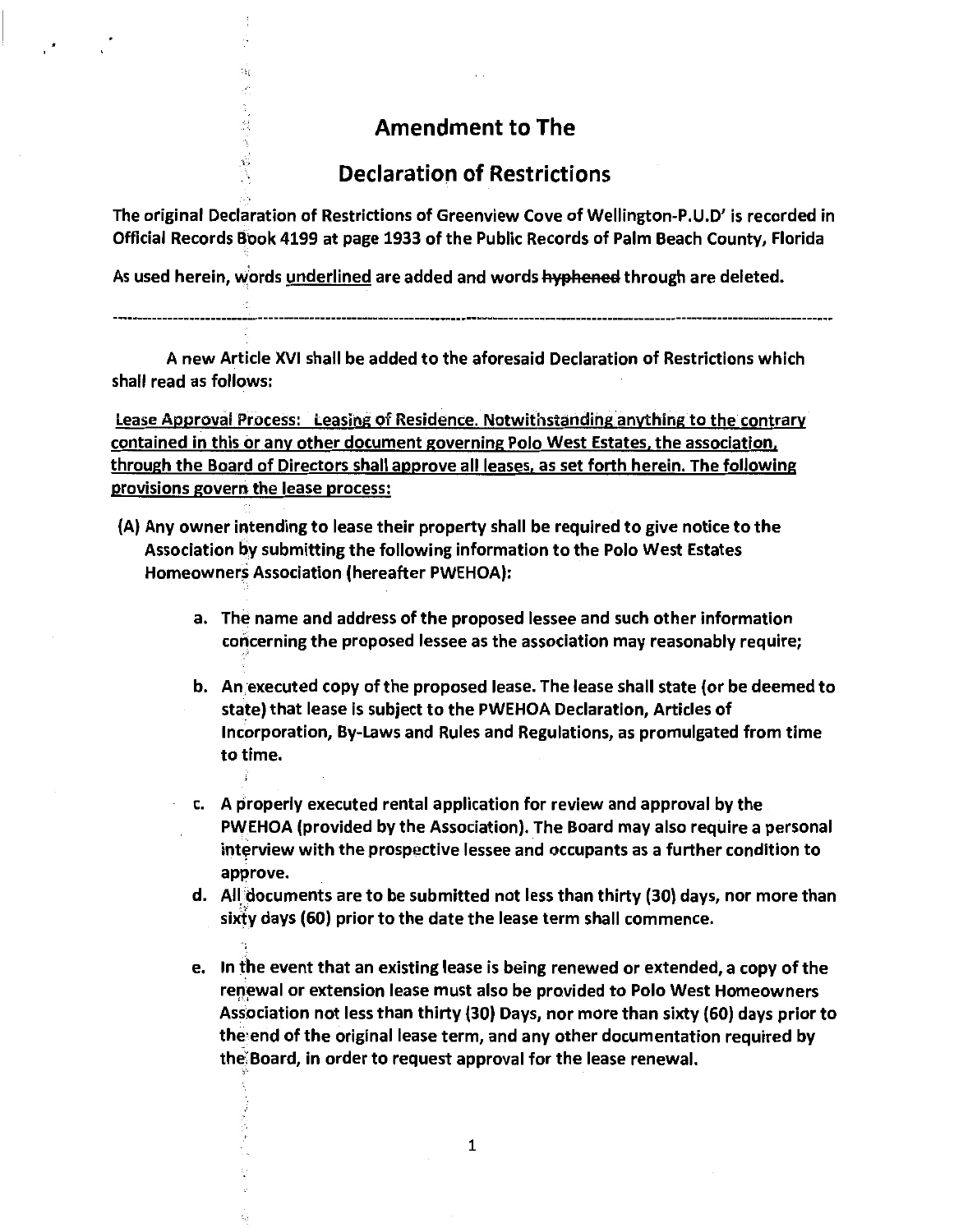- a. PWEHOA shall have the authority to charge an application fee in an amount to be"determined by the Board of Directors from time to time, but in no event to exceed One Hundred fifty (\$150.00) dollars per applicant.
- b. There may also be an application fee from the PWEHOA management company to cover the cost of background checks, criminal record checks and all other necessary research to present to the PWEHOA Board of Directors for approval.
- c. Homeowners wishing to lease their residence may be required to place in escrow with the PWEHOA the sum of one thousand \$1,000.00 dollars (to be held in a non-interest bearing account) which may be used by the Association as a security deposit to repair any damage to the common areas or other portions of the properties of Polo West Estates resulting from the acts or omissions of lessee or tenants (as determined by the sole discretion of the association). The owner will be jointly and severally liable with the tenant to the association for any amounts in excess of such sum which is required by the association.
- (C) All leases and renewals must be for a period of not less than (3) three months. No residence shall be leased or rented for nightly, weekly or less than a three (3) month period. No lease will be approved that results in the same residence being leased more frequently than once in the same twelve (12) month period, measured from the commencement date of the most recent prior lease.
- (D) The entire residence must be leased as a whole and no portion of any residence will be allowed to be rented or leased.
- (E) No residence' shall be rented or leased by the owner until such time the owner has had title vested in the owner's name for a period of at least 12 months determined by the recordation date of the instrument of conveyance by and through the public records of Palm Beach County, Florida. Notwithstanding the above, the PWEHOA shall not be governed by'this and shall have the authority to lease such residence within the first 12 months of ownership where the PWEHOA takes title to a residence as the result of foreclosure); In addition, this restriction does not apply to an individual or entity acquiring title by inheritance or pursuant to estate planning.

 $-1, -1$ 

 $\mathcal{G}$ 

(F) At no time sl;\'all the PWEHOA allow for more than ten (10) lots or residences within Polo West Estates to be approved for rent or lease, hereinafter referred to as the Rental Unit Maximum (RUM). In the event that the rental unit maximum is reached, no further rental arrangements shall be approved.

(B)

ist<br>S

Žу.  $\frac{1}{2}$  :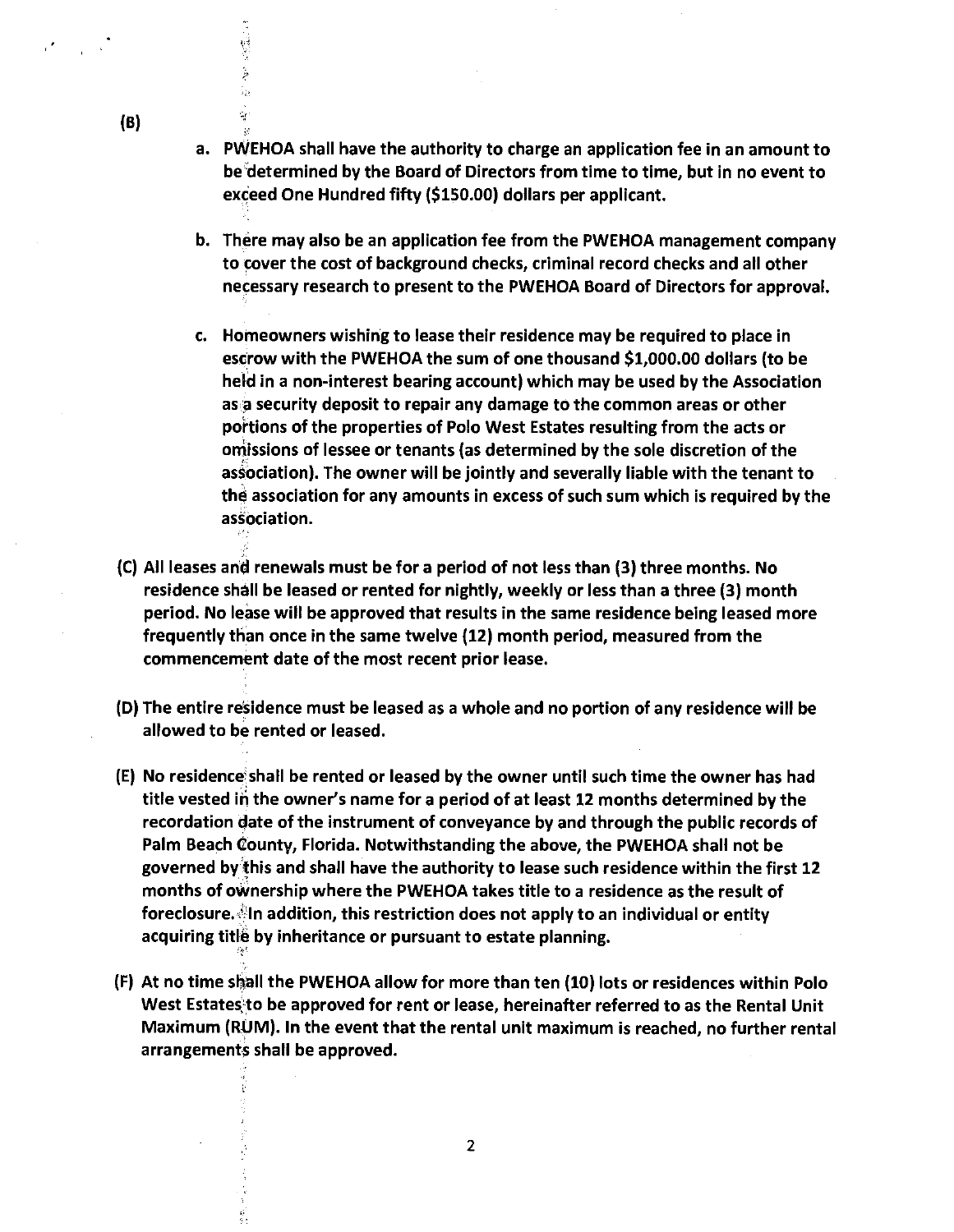(G) Failure to Give Notice: If notice of intent to rent is not properly provided to the PWEHOA, then at any time after receiving knowledge of a transfer or event transferring possession of a residence, the PWEHOA, at its election and without notice, may approve or disapprove the transfer. If the transfer is not approved then the owner's transponders for gate entry will be turned off and the eviction process, and/or other legal action, may be commenced against the tenant and/or owner. In addition no visitors will be allowed to enter Polo West Estates for this residence until such time that the tenant has vacated.

 $1.14$ 

(H) Remedies: In the event that the PWEHOA determines that any provisions contained herein are not complied with, the association may approve or disapprove the lease as set forth above. In the event is disapproved, the PWEHOA shall have the right to remove any lessee or tenant by injunctive relief, eviction or otherwise.

•"i~

γè

 $\hat{\vec{p}}$ 

- a. In the event any attorney's fees are incurred by the Association as a result of non-compliance with this article, the attorney's fees will be an individual assessment levied against the subject owner who shall be responsible to pay same, whether or not a lawsuit has been filed.
- (I) No gate entry transponders to Polo West shall be turned over to a lessee until such time that the lessee has been reviewed and approved (all paper work received) by the PWEHOA. Transponder codes will be entered into the Polo West Estates computer system with a start date and an end date at which time they will turn off and no entry will be allowed.
- (J) PWEHOA shall further have the right to deny the approval of any lease including renewals or extensions of a lease, and or rental arrangement based upon the following:
	- a. The person(s )seeking approval (which shall include all proposed occupants) has been convicted of a crime at any time; or
	- b. The person(s) seeking approval (which shall include all proposed occupants) is a registered sexual offender or sexual predator pursuant to Florida Law or pursuant to any other jurisdiction; or
	- c. The person(s) seeking approval has a history of disruptive behavior or disregard for the rights and property of others as evidenced by his or her corjduct in this or any other Association as a lessee, guest, owner or occupant of a lot or residence; or
	- d. The person(s) seeking approval takes possession of the residence prior to the approval by PWEHOA as provided herein; or